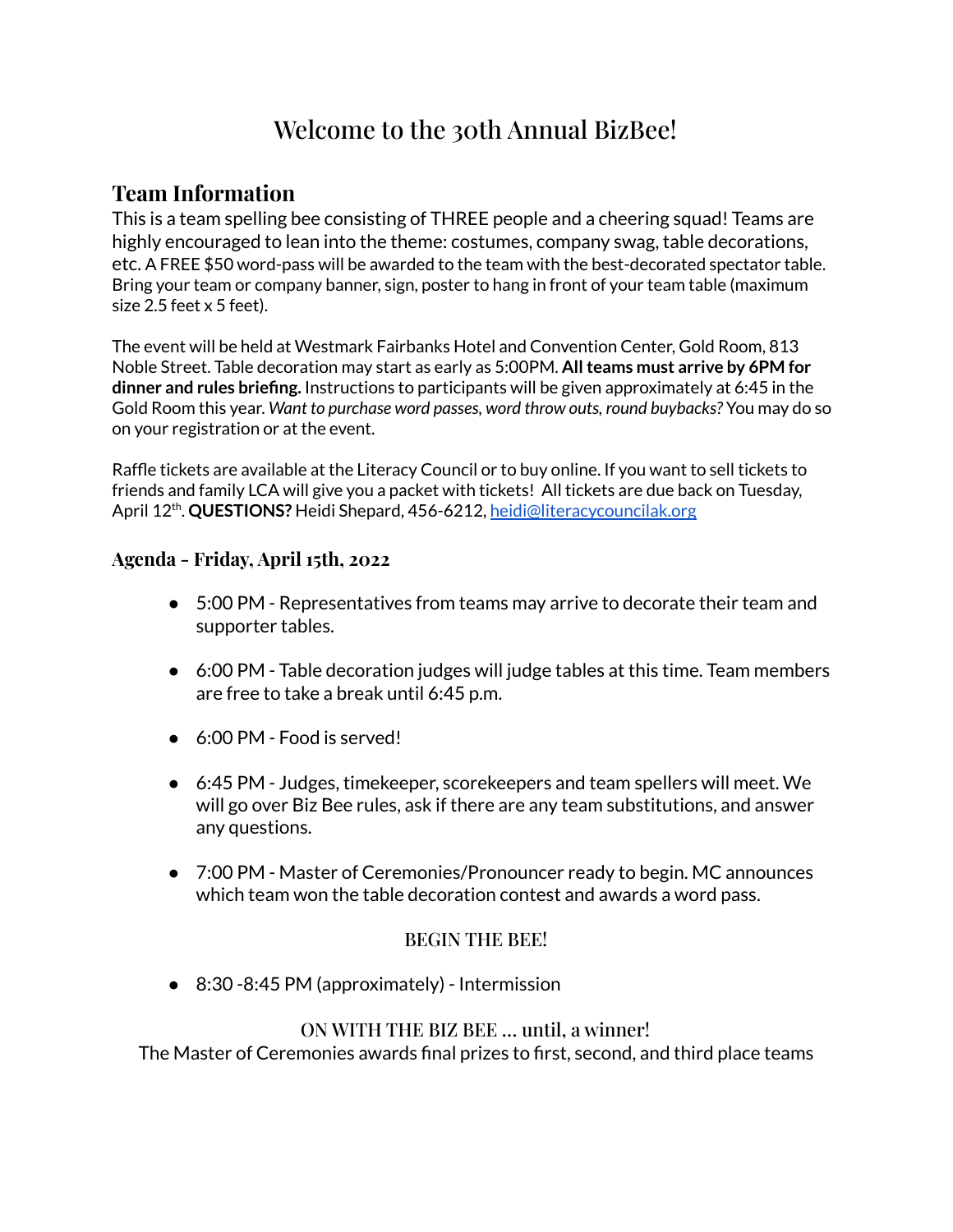# **2022 Rules for the BizBee**

The Basics:

- Each team will consist of three members. All three members must be employees/members of the participating organization. A business may choose to sponsor a team from a nonprofit or educational agency. Exceptions must be brought to the BizBee Committee for review.
- Words used in the BizBee will be selected from the Webster's Third New International Dictionary (year TBD). Study guides are available online at [www.myspellit.com](http://www.myspellit.com).
- Team members may collaborate on the spelling of the word. The designated speller must begin spelling within 20 seconds, and completely spell the word in 60 seconds.
- Any question relating to the spelling of a word shall be referred to the judges immediately. The deadline for making a protest is before the team affected would have received their next word had they stayed in the competition. The judges are in complete control of the Biz Bee. Their decisions shall be final on all questions.

## The Order:

- $\bullet$  Team members will be identified as 1, 2, 3; the designated speller will rotate. Team member #1 will be the designated speller in the first round; team member #2 will be the designated speller the second round; team member #3 will be the designated speller in the third round, etc. Team members can collaborate and use paper to write words down.
- The pronouncer will pronounce the word, give the definition of the word, the MC will use it in a sentence, and the pronouncer will pronounce the word once more. Team members may ask for one additional pronunciation of the word, but no more. Team members may ask for the language of origin.
- Having started to spell a word, the designated speller may stop and start over, retracing the spelling from the beginning, but in the retracing, there can be no changes of letters in the sequence from the first spelling. If letters, or their sequence, are changed in the respelling, the team will be eliminated.

If a team does not know how to spell the word, it may either,

*(a) remove the word from circulation and get a new one (each team hasthe opportunity to throw out three words during the evening: \$100 the first time, \$200 the second time and*